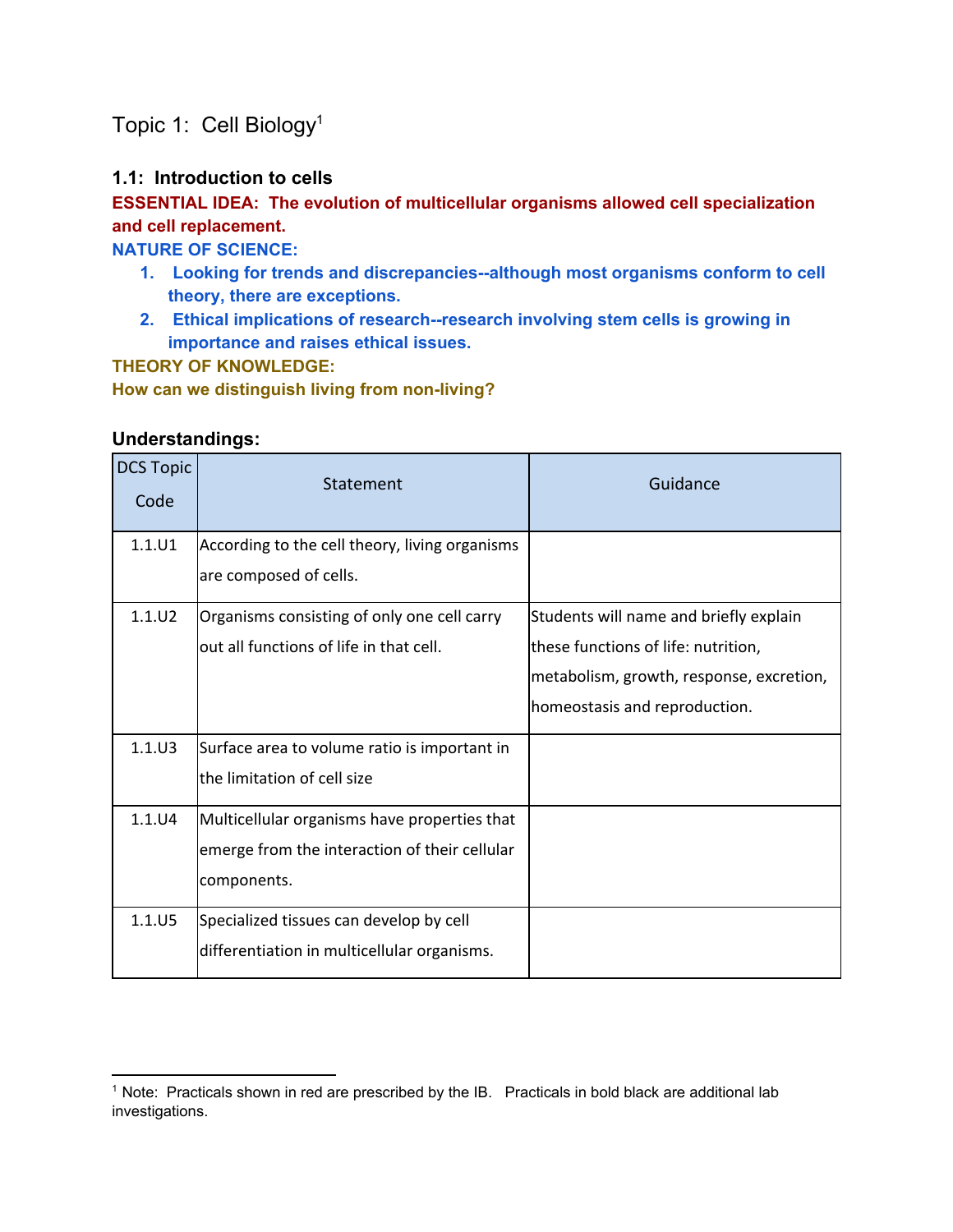| $1.1.$ U6 | Differentiation involves the expression of      |                                              |
|-----------|-------------------------------------------------|----------------------------------------------|
|           | some genes and not others in a cell's           |                                              |
|           | genome.                                         |                                              |
| 1.1.07    | The capacity of stem cells to divide and        |                                              |
|           | differentiate along different pathways is       |                                              |
|           | necessary in embryonic development and          |                                              |
|           | also makes stem cells suitable for therapeutic  |                                              |
|           | uses.                                           |                                              |
| 1.1.A1    | Questioning the cell theory using atypical      |                                              |
|           | examples, including striated muscle, giant      |                                              |
|           | algae and aseptate fungal hyphae.               |                                              |
| 1.1.A2    | Investigation of functions of life in           | Chlorella or Scenedesmus are suitable        |
|           | Paramecium and one named photosynthetic         | photosynthetic unicells, but Euglena         |
|           | unicellular organism.                           | should be avoided as it can feed             |
|           |                                                 | heterotrophically.                           |
| 1.1.A3    | Use of stem cells to treat Stargardt's disease  |                                              |
|           | and one other named condition.                  |                                              |
| 1.1.A4    | Ethics of the therapeutic use of stem cells     |                                              |
|           | from specially created embryos, from the        |                                              |
|           | umbilical cord blood of a new-born baby and     |                                              |
|           | from an adult's own tissues.                    |                                              |
| 1.1.S1    | Use of a light microscope to investigate the    | Scale bars are useful as a way of indicating |
|           | structure of cells and tissues, with drawing of | actual sizes in drawings and micrographs.    |
|           | cells. Calculation of the magnification of      |                                              |
|           | drawings and the actual size of structures and  |                                              |
|           | ultrastructures shown in drawings or            |                                              |
|           | micrographs. (PRACTICAL 1)                      |                                              |
|           |                                                 |                                              |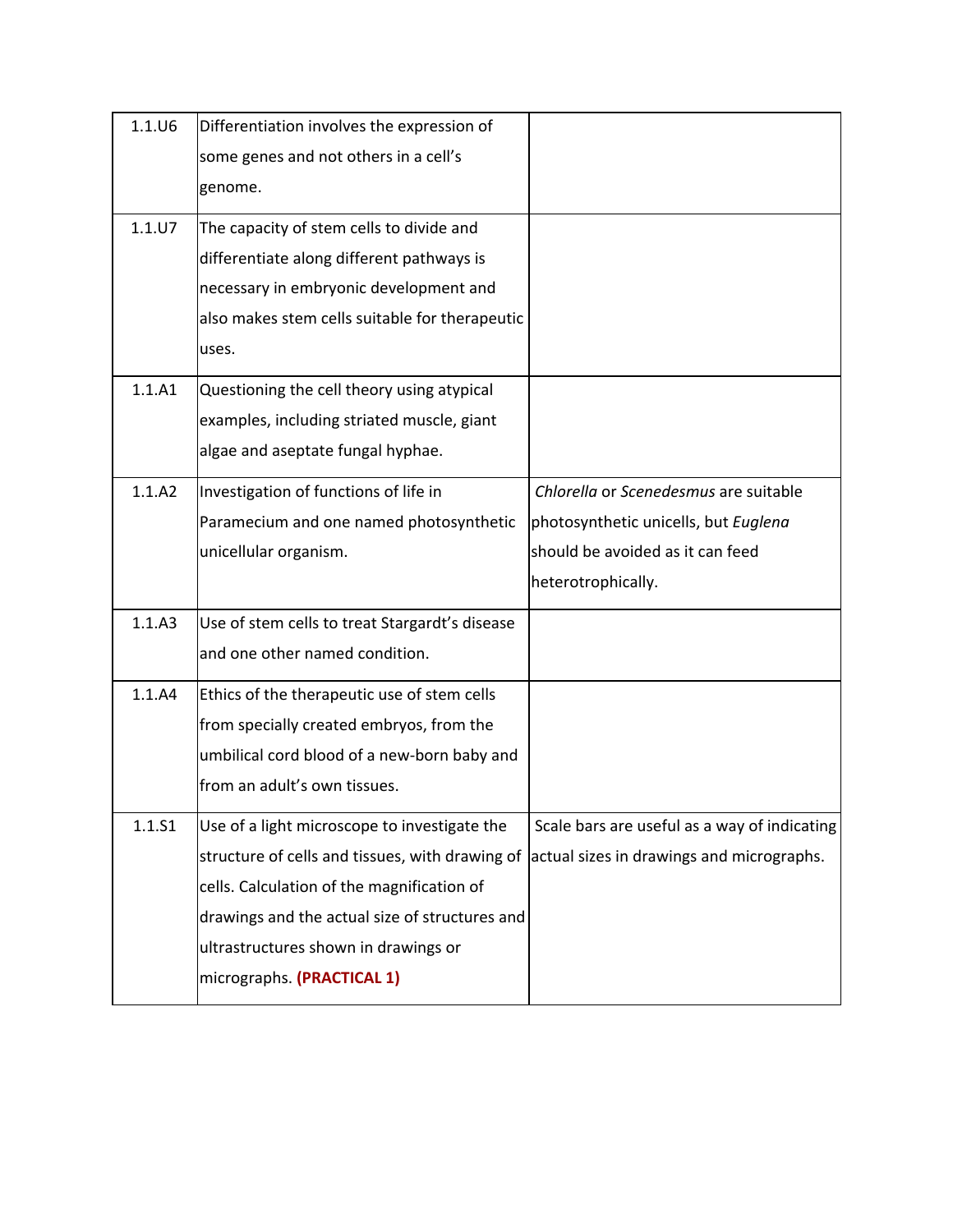#### **1.2: Ultrastructure of cells**

# **ESSENTIAL IDEA: Eukaryotes have a much more complex cell structure than prokaryotes.**

#### **NATURE OF SCIENCE:**

**1. Developments in scientific research follow improvements in apparatus--the invention of the electron microscopes led to greater understanding of cell structure.**

#### **THEORY OF KNOWLEDGE:**

**The world we inhabit is limited by the world that we see. Is there any distinction to be drawn between knowledge claims dependent upon observations made by sense perception and knowledge claims dependent upon observations assisted by technology?**

| <b>DCS</b><br><b>Topic</b><br>Code | Statement                                                                                                                               | Guidance                                                                                                                                                                                   |
|------------------------------------|-----------------------------------------------------------------------------------------------------------------------------------------|--------------------------------------------------------------------------------------------------------------------------------------------------------------------------------------------|
| 1.2.U1                             | Prokaryotes have a simple cell structure<br>without compartmentalization.                                                               |                                                                                                                                                                                            |
| 1.2.U2                             | Eukaryotes have a compartmentalized cell<br>structure.                                                                                  |                                                                                                                                                                                            |
| 1.2.U3                             | Electron microscopes have a much higher<br>resolution than light microscopes.                                                           |                                                                                                                                                                                            |
| 1.2.A1                             | Structure and function of organelles within<br>exocrine gland cells of the pancreas and within<br>palisade mesophyll cells of the leaf. |                                                                                                                                                                                            |
| 1.2.A2                             | Prokaryotes divide by binary fission.                                                                                                   |                                                                                                                                                                                            |
| 1.2.S1                             | Drawing of the ultrastructure of prokaryotic<br>cells based on electron micrographs.                                                    | Drawings of prokaryotic cells should show<br>the cell wall, pili and flagella, and plasma<br>membrane enclosing cytoplasm that<br>contains 70S ribosomes and a nucleoid with<br>naked DNA. |
| 1.2.52                             | Drawing of the ultrastructure of eukaryotic<br>cells based on electron micrographs.                                                     | Drawings of eukaryotic cells should show a<br>plasma membrane enclosing cytoplasm                                                                                                          |

# **Understanding, Applications, and Skills**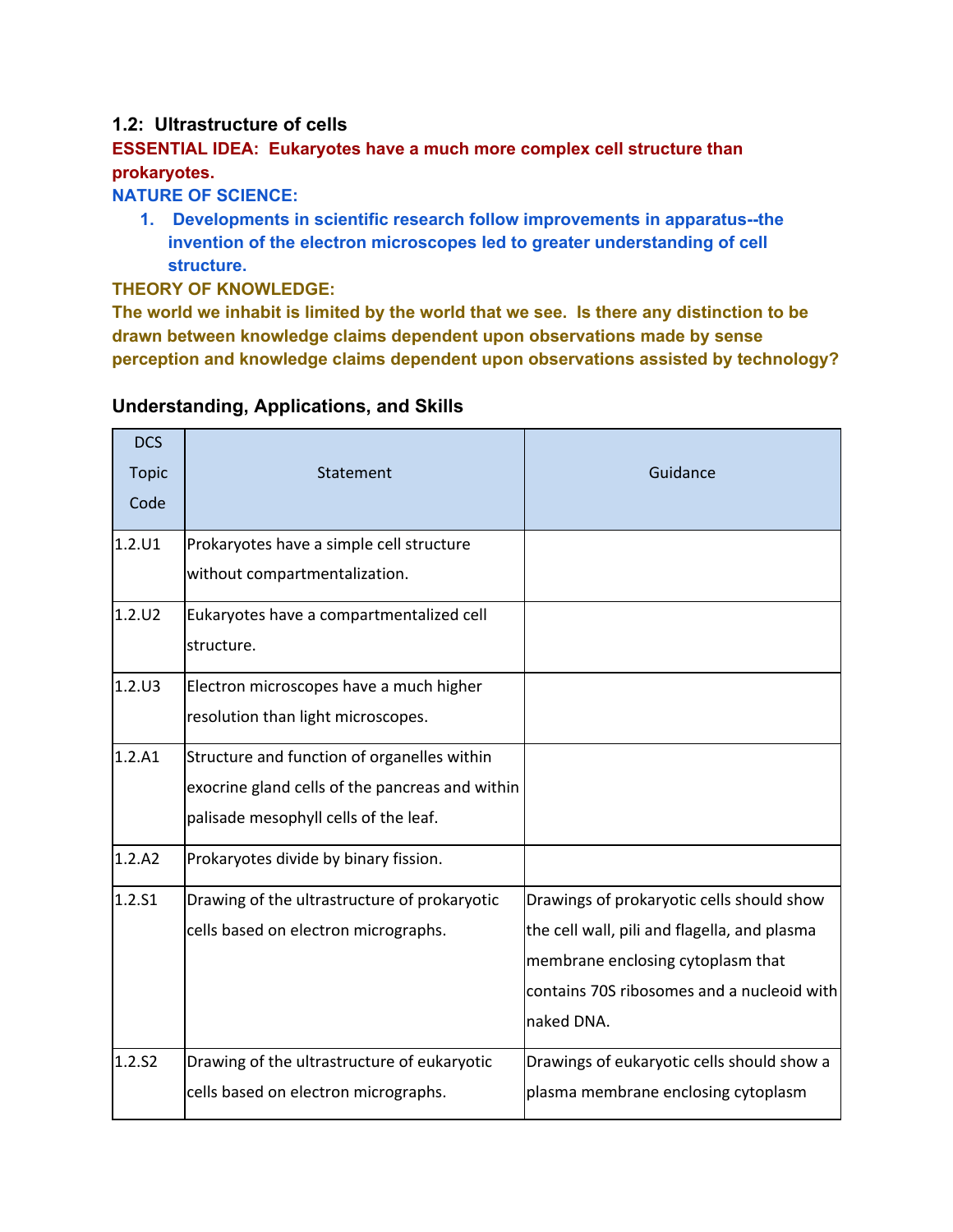|        |                                                | that contains 80S ribosomes and a nucleus, |
|--------|------------------------------------------------|--------------------------------------------|
|        |                                                | mitochondria and other membrane-bound      |
|        |                                                | organelles are present in the cytoplasm    |
|        |                                                | (RER, Golgi, SER). Some eukaryotic cells   |
|        |                                                | lhave a cell wall.                         |
| 1.2.53 | Interpretation of electron micrographs to      |                                            |
|        | identify organelles and deduce the function of |                                            |
|        | specialized cells.                             |                                            |
|        |                                                |                                            |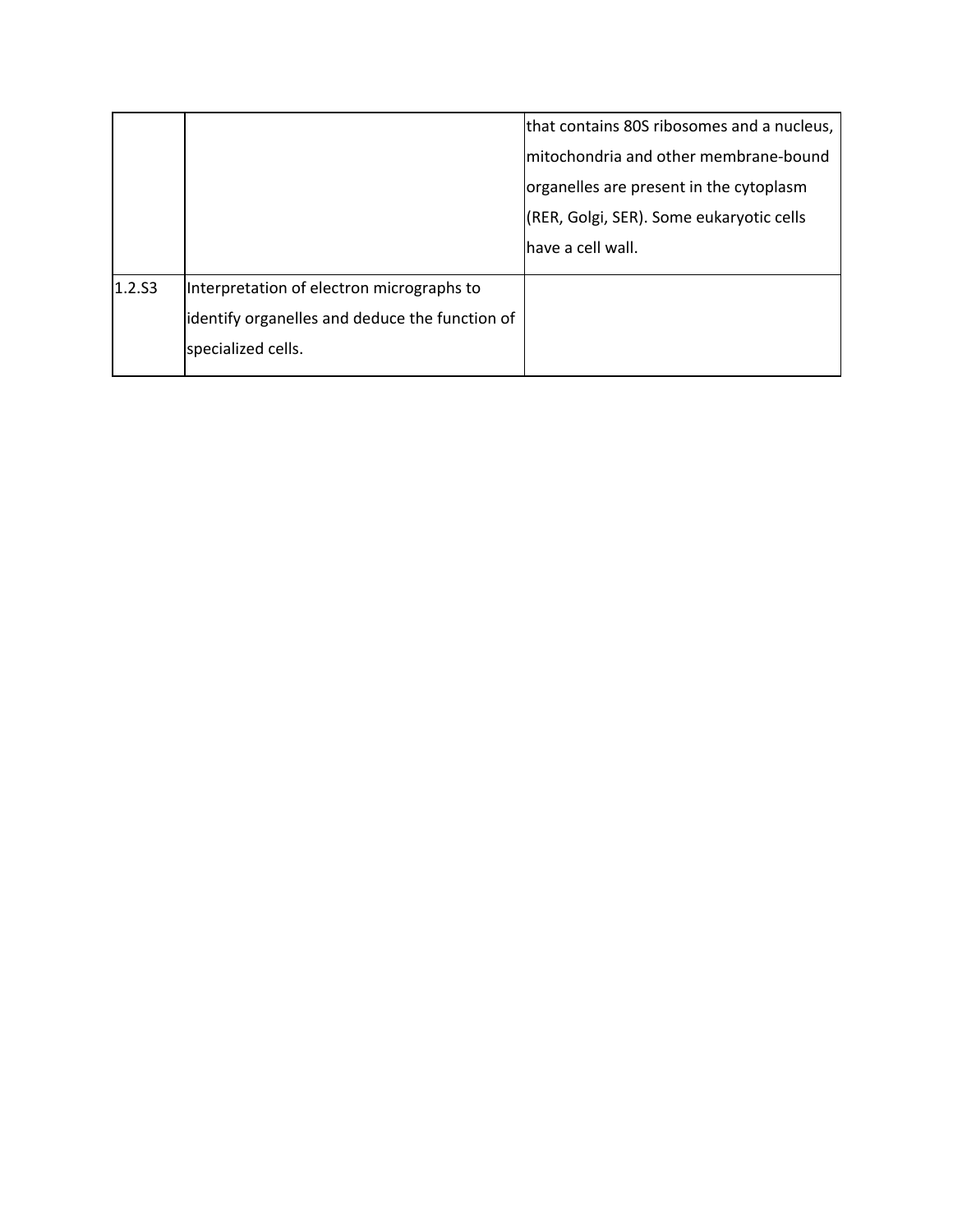**Topic 1.5: The origin of cells**

**ESSENTIAL IDEA: There is an unbroken chain of life from the first cells on Earth to all cells in organisms alive today.**

**NATURE OF SCIENCE:**

**1. Testing the general principles that underlie the natural world--the principle that cells only come from preexisting cells needs to be verified. THEORY OF KNOWLEDGE:**

**Biology is the study of life, yet life is an emergent property. Under what circumstances is a systems approach productive in biology and under what circumstances is a reductionist approach more appropriate? Do scientists decide between competing approaches?**

| <b>DCS</b><br><b>Topic</b><br>Code | Statement                               | Guidance                                  |
|------------------------------------|-----------------------------------------|-------------------------------------------|
| 1.5.01                             | Cells can only be formed by division of | Students should be aware that the 64      |
|                                    | pre-existing cells.                     | codons in the genetic code have the       |
|                                    |                                         | same meanings in nearly all organisms,    |
|                                    |                                         | but that there are some minor variations  |
|                                    |                                         | that are likely to have accrued since the |
|                                    |                                         | common origin of life on Earth.           |
| 1.5.U2                             | The first cells must have arisen from   |                                           |
|                                    | non-living material.                    |                                           |
| 1.5.03                             | The origin of eukaryotic cells can be   | Evidence for the endosymbiotic theory is  |
|                                    | explained by the endosymbiotic theory.  | expected. The origin of eukaryotic cilia  |
|                                    |                                         | and flagella does not need to be          |
|                                    |                                         | included.                                 |

### **Understandings, Applications and Skills**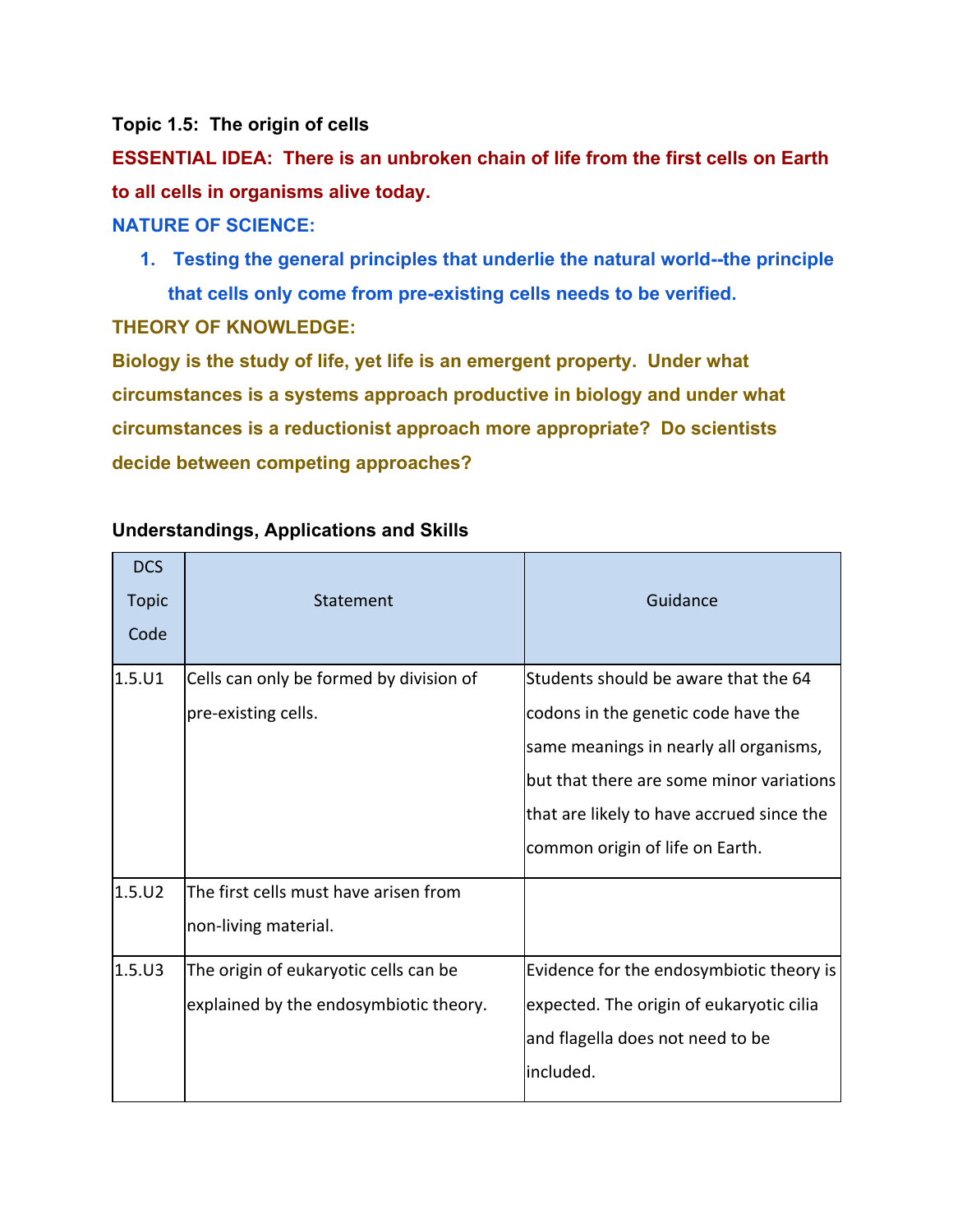| 1.5.A1 | Evidence from Pasteur's experiments that |  |
|--------|------------------------------------------|--|
|        | spontaneous generation of cells and      |  |
|        | organisms does not now occur on Earth.   |  |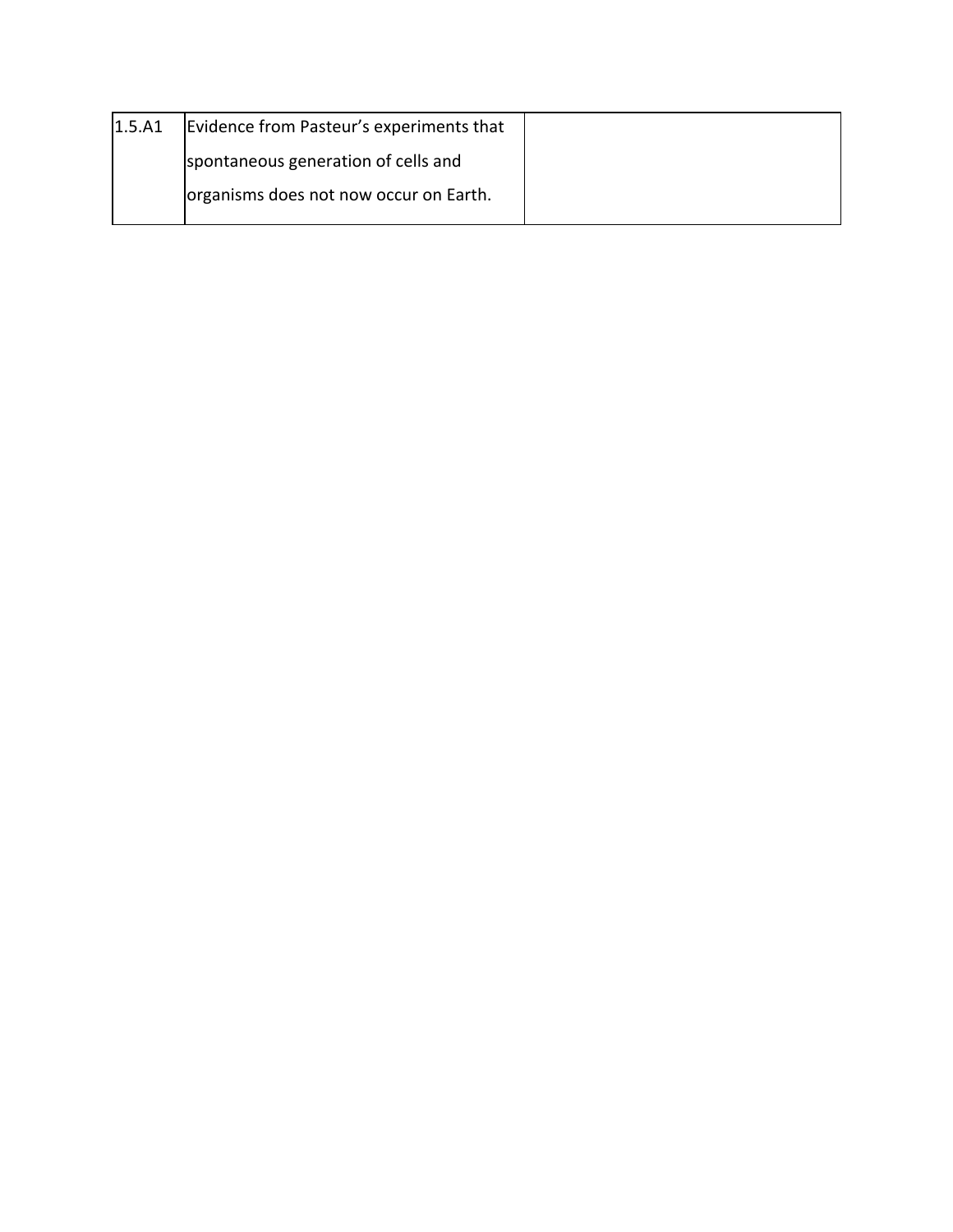#### **1.3: Membrane Structure**

# **ESSENTIAL IDEA: The structure of biological membranes makes them fluid and dynamic.**

**NATURE OF SCIENCE:**

- **1. Using models as representations of the real worldthere are alternative models of membrane structure.**
- **2.** Falsification of theories with one theory being superseded by another--evidence **falsified the Davson-Danielli model**

**THEORY OF KNOWLEDGE:**

**Under what circumstances is it important to learn about theories that were later**

#### **discredited?**

#### **Understandings, Applications and Skills**

| <b>DCS</b><br><b>Topic</b><br>Code | Statement                                   | Guidance                               |
|------------------------------------|---------------------------------------------|----------------------------------------|
| 1.3.01                             | Phospholipids form bilayers in water due to | Amphipathic phosolipids have           |
|                                    | the amphipathic properties of phospholipid  | <b>HYDROPHOBIC and HYDROPHILIC</b>     |
|                                    | molecules.                                  | properties.                            |
| 1.3.U2                             | Membrane proteins are diverse in terms of   |                                        |
|                                    | structure, position in the membrane and     |                                        |
|                                    | function.                                   |                                        |
| $1.3.$ U3                          | Cholesterol is a component of animal cell   |                                        |
|                                    | membranes.                                  |                                        |
| 1.3.A1                             | Cholesterol in mammalian membranes reduces  |                                        |
|                                    | membrane fluidity and permeability to some  |                                        |
|                                    | solutes.                                    |                                        |
| 1.3S1                              | Draw the fluid mosaic model.                | Drawings of the fluid mosaic membrane  |
|                                    |                                             | model can be 2-dimensional rather than |
|                                    |                                             | 3-dimensional. Individual phospholipid |
|                                    |                                             |                                        |
|                                    |                                             |                                        |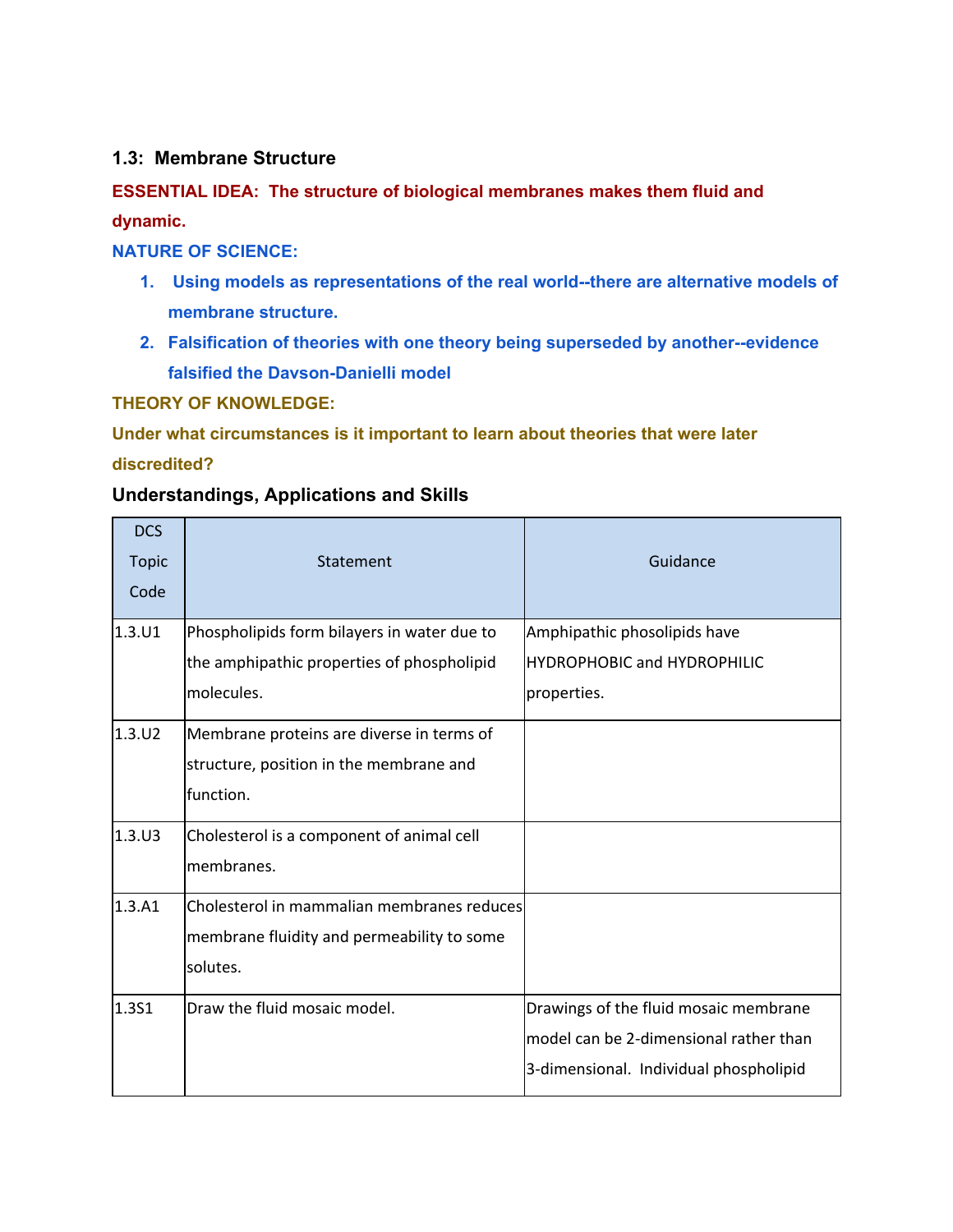|       |                                                  | molecules should be shown using the      |
|-------|--------------------------------------------------|------------------------------------------|
|       |                                                  | symbol of a circle with 2 parallel lines |
|       |                                                  | lattached:                               |
| 1.352 | Analyze evidence from electron microscopy        |                                          |
|       | that led to the proprosal of the Davson-Danielli |                                          |
|       | model that led to the Singer-Nicolson model.     |                                          |
| 1.353 | Analyze the falsification of the Davson-Danielli |                                          |
|       | model that led to the Singer-Nicolson model.     |                                          |